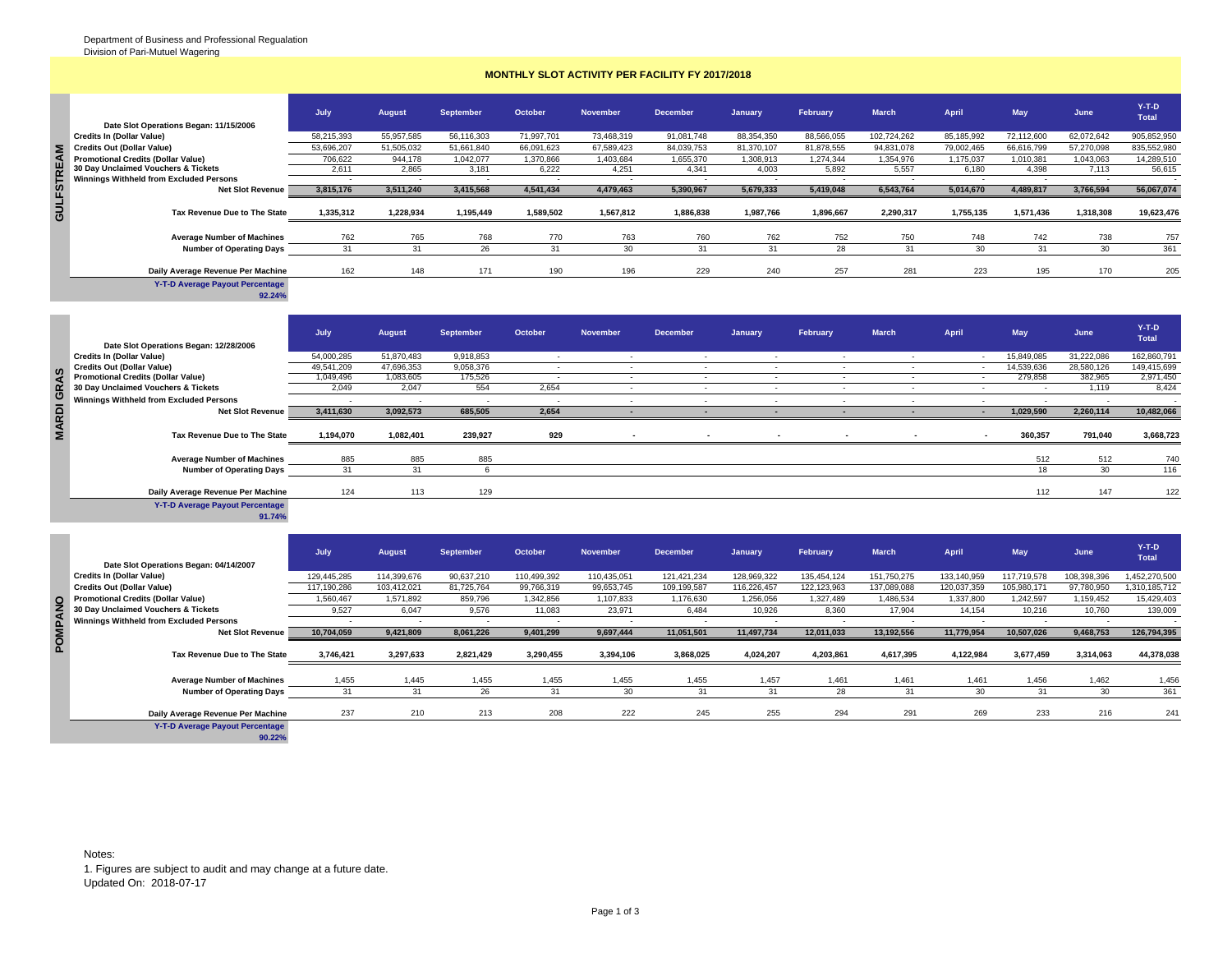**FLAGLER** 

 $\ddot{\cdot}$ 

and a

## **MONTHLY SLOT ACTIVITY PER FACILITY FY 2017/2018**

|                                           | July        | <b>August</b> | <b>September</b> | October     | <b>November</b> | <b>December</b> | January     | February    | <b>March</b> | April       | May         | June        | $Y-T-D$<br><b>Total</b> |
|-------------------------------------------|-------------|---------------|------------------|-------------|-----------------|-----------------|-------------|-------------|--------------|-------------|-------------|-------------|-------------------------|
| Date Slot Operations Began: 10/15/2009    |             |               |                  |             |                 |                 |             |             |              |             |             |             |                         |
| <b>Credits In (Dollar Value)</b>          | 116.927.199 | 115.208.468   | 101.327.403      | 120.124.842 | 115,537,940     | 120.884.788     | 122.172.964 | 123.024.202 | 134.660.642  | 131,361,156 | 128.772.646 | 120.479.889 | 1,450,482,138           |
| <b>Credits Out (Dollar Value)</b>         | 109.333.757 | 107,550,906   | 95,338,140       | 112.247.580 | 107,620,587     | 112,648,053     | 113,969,559 | 114,915,953 | 125.944.812  | 122,843,696 | 119.870.613 | 112,177,341 | 1,354,460,997           |
| <b>Promotional Credits (Dollar Value)</b> | 502,345     | 529.395       | 422.515          | 528,335     | 533,730         | 363.285         | 511.695     | 471.749     | 528,580      | 420.025     | 537.625     | 520,205     | 5,869,484               |
| 30 Day Unclaimed Vouchers & Tickets       | 2.824       | 4.304         | 2,551            | 4,078       | 2.280           | 2.290           | 2.943       | 2.833       | 3,421        | 3.486       | 3.737       | 2.968       | 37,716                  |
| Winnings Withheld from Excluded Persons   |             | 1,259         |                  |             | 1,250           |                 | 2,518       |             |              | 6,462       |             | 1,250       | 12,739                  |
| <b>Net Slot Revenue</b>                   | 7,093,922   | 7,133,730     | 5,569,299        | 7,353,005   | 7,387,152       | 7,875,740       | 7,697,171   | 7,639,333   | 8,190,671    | 8,107,383   | 8,368,145   | 7,786,561   | 90,202,112              |
|                                           |             |               |                  |             |                 |                 |             |             |              |             |             |             |                         |
| Tax Revenue Due to The State              | 2,482,873   | 2,496,805     | 1,949,255        | 2.573.552   | 2,585,503       | 2,756,509       | 2,694,010   | 2,673,766   | 2,866,735    | 2,837,584   | 2,928,851   | 2,725,296   | 31,570,739              |
|                                           |             |               |                  |             |                 |                 |             |             |              |             |             |             |                         |
| <b>Average Number of Machines</b>         | 785         | 793           | 792              | 793         | 795             | 796             | 797         | 796         | 797          | 796         | 808         | 817         | 799                     |
| <b>Number of Operating Days</b>           | 31          | 31            | 28               | 31          | 30              | 31              | 31          | 28          | 31           | 30          | 31          | 30          | 363                     |
|                                           |             |               |                  |             |                 |                 |             |             |              |             |             |             |                         |
| Daily Average Revenue Per Machine         | 292         | 290           | 251              | 299         | 310             | 319             | 312         | 343         | 332          | 339         | 334         | 318         | 311                     |

| Date Slot Operations Began: 01/22/2010    | July        | <b>August</b> | September  | October     | <b>November</b> | <b>December</b> | January     | February    | <b>March</b> | <b>April</b> | <b>May</b>  | June          | $Y-T-D$<br><b>Total</b> |
|-------------------------------------------|-------------|---------------|------------|-------------|-----------------|-----------------|-------------|-------------|--------------|--------------|-------------|---------------|-------------------------|
| Credits In (Dollar Value)                 | 101,625,939 | 96,232,969    | 81,689,111 | 108,563,852 | 102,328,198     | 112,396,726     | 108,851,987 | 106,403,465 | 128,139,436  | 120,436,039  | 118,086,008 | 115,592,821   | 1,300,346,550           |
| <b>Credits Out (Dollar Value)</b>         | 92,660,285  | 87,809,115    | 74,449,945 | 98,968,092  | 93,306,074      | 102,664,020     | 99,205,976  | 96,701,241  | 117,241,886  | 109,867,206  | 107,354,667 | 105, 192, 825 | ,185,421,333            |
| <b>Promotional Credits (Dollar Value)</b> | 2,175,451   | 2,183,373     | 1,755,196  | 2,330,051   | 2,058,096       | 2,224,052       | 2.434.511   | 2,179,732   | 2,337,217    | 2,445,080    | 2,560,103   | 2,392,831     | 27,075,694              |
| 30 Day Unclaimed Vouchers & Tickets       | 3,291       | 3,441         | 3,162      | 2,937       | 3,791           | 3,670           | 4,115       | 2,698       | 4,069        | 4,033        | 4.568       | 3,904         | 43,676                  |
| Winnings Withheld from Excluded Persons   | 1,340       |               | 2.801      | 1,477       | 1.777           | 1,518           |             | 2,450       | 3,757        | 3.408        | 2.454       |               | 20,980                  |
| <b>Net Slot Revenue</b>                   | 6,794,833   | 6,243,922     | 5,489,931  | 7,270,123   | 6,969,595       | 7,513,842       | 7,215,614   | 7,527,638   | 8,568,159    | 8,131,193    | 8,178,260   | 8,011,069     | 87,914,179              |
| Tax Revenue Due to The State              | 2,378,192   | 2,185,373     | 1,921,476  | 2,544,543   | 2,439,358       | 2,629,845       | 2,525,465   | 2,634,673   | 2,998,855    | 2,845,917    | 2,862,391   | 2,803,874     | 30,769,963              |
| <b>Average Number of Machines</b>         | 1,097       | 1.098         | 1,096      | 1,096       | 1,094           | 1,090           | 1.094       | 1,092       | 1,089        | 1,087        | 1.116       | 1.140         | 1,096                   |
| <b>Number of Operating Days</b>           | $\Omega$    |               |            |             |                 | 31              | 31          | 28          | 31           | 30           |             |               | 357                     |
|                                           |             | 31            | 22         | 31          | 30              |                 |             |             |              |              | 31          | 30            |                         |
| Daily Average Revenue Per Machine         | 200         | 183           | 228        | 214         | 212             | 222             | 213         | 246         | 254          | 249          | 236         | 234           | 225                     |

| <b>Promotional Credits (Dollar Value)</b>                                   | 502,345                  | 529,395       | 422,515          | 528,335     | 533,730                  | 363,285         | 511,695        | 471,749     | 528,580      | 420,025      |             | 520,205                  | 5,869,484               |
|-----------------------------------------------------------------------------|--------------------------|---------------|------------------|-------------|--------------------------|-----------------|----------------|-------------|--------------|--------------|-------------|--------------------------|-------------------------|
| 30 Day Unclaimed Vouchers & Tickets                                         | 2,824                    | 4,304         | 2,551            | 4,078       | 2,280                    | 2,290           | 2,943          | 2,833       | 3,421        | 3,486        | 3.737       | 2.968                    | 37,716                  |
| Winnings Withheld from Excluded Persons                                     |                          | 1,259         |                  |             | 1,250                    |                 | 2,518          |             |              | 6,462        |             | 1,250                    | 12,739                  |
| <b>Net Slot Revenue</b>                                                     | 7,093,922                | 7,133,730     | 5,569,299        | 7,353,005   | 7,387,152                | 7,875,740       | 7,697,171      | 7,639,333   | 8,190,671    | 8,107,383    | 8,368,145   | 7,786,561                | 90,202,112              |
| Tax Revenue Due to The State                                                | 2,482,873                | 2,496,805     | 1,949,255        | 2,573,552   | 2,585,503                | 2,756,509       | 2,694,010      | 2,673,766   | 2,866,735    | 2,837,584    | 2,928,851   | 2,725,296                | 31,570,739              |
| <b>Average Number of Machines</b>                                           | 785                      | 793           | 792              | 793         | 795                      | 796             | 797            | 796         | 797          | 796          | 808         | 817                      | 799                     |
| <b>Number of Operating Days</b>                                             | 31                       | 31            | 28               | 31          | 30                       | 31              | 31             | 28          | 31           | 30           | 31          | 30                       | 363                     |
|                                                                             |                          |               |                  |             |                          |                 |                |             |              |              |             |                          |                         |
| Daily Average Revenue Per Machine                                           | 292                      | 290           | 251              | 299         | 310                      | 319             | 312            | 343         | 332          | 339          | 334         | 318                      | 311                     |
| <b>Y-T-D Average Payout Percentage</b><br>93.38%                            |                          |               |                  |             |                          |                 |                |             |              |              |             |                          |                         |
| Date Slot Operations Began: 01/22/2010                                      | July                     | <b>August</b> | <b>September</b> | October     | <b>November</b>          | <b>December</b> | January        | February    | <b>March</b> | <b>April</b> | May         | June                     | $Y-T-D$<br><b>Total</b> |
| <b>Credits In (Dollar Value)</b>                                            | 101,625,939              | 96,232,969    | 81,689,111       | 108,563,852 | 102,328,198              | 112,396,726     | 108,851,987    | 106,403,465 | 128,139,436  | 120,436,039  | 118,086,008 | 115,592,821              | 1,300,346,550           |
| <b>Credits Out (Dollar Value)</b>                                           | 92,660,285               | 87,809,115    | 74,449,945       | 98,968,092  | 93,306,074               | 102,664,020     | 99,205,976     | 96,701,241  | 117,241,886  | 109,867,206  | 107,354,667 | 105, 192, 825            | 1,185,421,333           |
| <b>Promotional Credits (Dollar Value)</b>                                   | 2,175,451                | 2,183,373     | 1,755,196        | 2,330,051   | 2,058,096                | 2,224,052       | 2,434,511      | 2,179,732   | 2,337,217    | 2,445,080    | 2,560,103   | 2,392,831                | 27,075,694              |
| 30 Day Unclaimed Vouchers & Tickets                                         | 3,291                    | 3,441         | 3,162            | 2,937       | 3,791                    | 3,670           | 4,115          | 2,698       | 4,069        | 4,033        | 4,568       | 3,904                    | 43,676                  |
| <b>Winnings Withheld from Excluded Persons</b>                              | 1,340                    | $\sim$        | 2,801            | 1,477       | 1,777                    | 1,518           | $\sim$         | 2,450       | 3,757        | 3,408        | 2,454       | $\overline{\phantom{a}}$ | 20,980                  |
| Net Slot Revenue                                                            | 6,794,833                | 6,243,922     | 5,489,931        | 7,270,123   | 6,969,595                | 7,513,842       | 7,215,614      | 7,527,638   | 8,568,159    | 8,131,193    | 8,178,260   | 8,011,069                | 87,914,179              |
| Tax Revenue Due to The State                                                | 2,378,192                | 2,185,373     | 1,921,476        | 2,544,543   | 2,439,358                | 2,629,845       | 2,525,465      | 2,634,673   | 2,998,855    | 2,845,917    | 2,862,391   | 2,803,874                | 30,769,963              |
| <b>Average Number of Machines</b>                                           | 1,097                    | 1,098         | 1,096            | 1,096       | 1,094                    | 1,090           | 1,094          | 1,092       | 1,089        | 1,087        | 1,116       | 1,140                    | 1,096                   |
| <b>Number of Operating Days</b>                                             | 31                       | 31            | 22               | 31          | 30                       | 31              | 31             | 28          | 31           | 30           | 31          | 30                       | 357                     |
|                                                                             |                          |               |                  |             |                          |                 |                |             |              |              |             |                          |                         |
| Daily Average Revenue Per Machine                                           | 200                      | 183           | 228              | 214         | 212                      | 222             | 213            | 246         | 254          | 249          |             | 234                      | 225                     |
| <b>Y-T-D Average Payout Percentage</b>                                      |                          |               |                  |             |                          |                 |                |             |              |              | 236         |                          |                         |
| 91.16%                                                                      |                          |               |                  |             |                          |                 |                |             |              |              |             |                          |                         |
| Date Slot Operations Began: 01/23/2012                                      | July                     | <b>August</b> | <b>September</b> | October     | <b>November</b>          | <b>December</b> | <b>January</b> | February    | <b>March</b> | April        | <b>May</b>  | June                     | $Y-T-D$<br>Total        |
| <b>Credits In (Dollar Value)</b>                                            | 98,904,511               | 94,165,487    | 90,217,328       | 103,234,879 | 101,057,207              | 111,339,199     | 103,610,663    | 94,805,728  | 109,472,441  | 95,232,400   | 91,789,582  | 88,274,297               | 1,182,103,722           |
| <b>Credits Out (Dollar Value)</b>                                           | 92,538,890               | 88,027,856    | 84,332,619       | 96,560,191  | 94,325,583               | 103,973,516     | 96,804,110     | 88,861,066  | 101,874,170  | 87,985,243   | 84,732,587  | 81,339,842               | 1,101,355,673           |
| <b>Promotional Credits (Dollar Value)</b>                                   | 952,534                  | 888,321       | 666,896          | 885,708     | 964,542                  | 1,111,859       | 851,236        | 668,305     | 705,560      | 756,553      | 819,255     | 803,894                  | 10,074,663              |
| 30 Day Unclaimed Vouchers & Tickets                                         | 21,308                   | 25,582        | 14,712           | 11,113      | 14,232                   | 9,272           | 14,556         | 8,574       | 15,760       | 102,255      | 14,172      | 17,612                   | 269,148                 |
| <b>Winnings Withheld from Excluded Persons</b>                              | $\overline{\phantom{a}}$ | $\sim$        | $\sim$           | $\sim$      | $\overline{\phantom{a}}$ | $\sim$          | ÷.             | $\sim$      | $\sim$       | $\sim$       | $\sim$      | $\sim$                   | $\sim$                  |
| <b>Net Slot Revenue</b>                                                     | 5,434,396                | 5,274,892     | 5,232,524        | 5,800,093   | 5,781,315                | 6,263,095       | 5,969,872      | 5,284,932   | 6,908,471    | 6,592,859    | 6,251,912   | 6,148,172                | 70,942,535              |
| Tax Revenue Due to The State                                                | 1.902.039                | 1,846,212     | 1,831,384        | 2,030,033   | 2,023,460                | 2,192,083       | 2,089,455      | 1,849,726   | 2,417,965    | 2,307,501    | 2,188,169   | 2,151,860                | 24,829,887              |
|                                                                             |                          |               |                  |             |                          |                 |                |             |              |              |             |                          |                         |
| <b>Average Number of Machines</b><br><b>Number of Operating Days</b>        | 1,035<br>31              | 1,029<br>31   | 1,025<br>26      | 1,023<br>31 | 1,029<br>30              | 1,031<br>31     | 1,025<br>31    | 1,015<br>28 | 1,018<br>31  | 1,009<br>30  | 1,012<br>31 | 1,012<br>30              | 1,022<br>361            |
|                                                                             |                          |               |                  |             |                          |                 |                |             |              |              |             |                          |                         |
| Daily Average Revenue Per Machine<br><b>Y-T-D Average Payout Percentage</b> | 169                      | 165           | 196              | 183         | 187                      | 196             | 188            | 186         | 219          | 218          | 199         | 203                      | 192                     |

**93.17%**